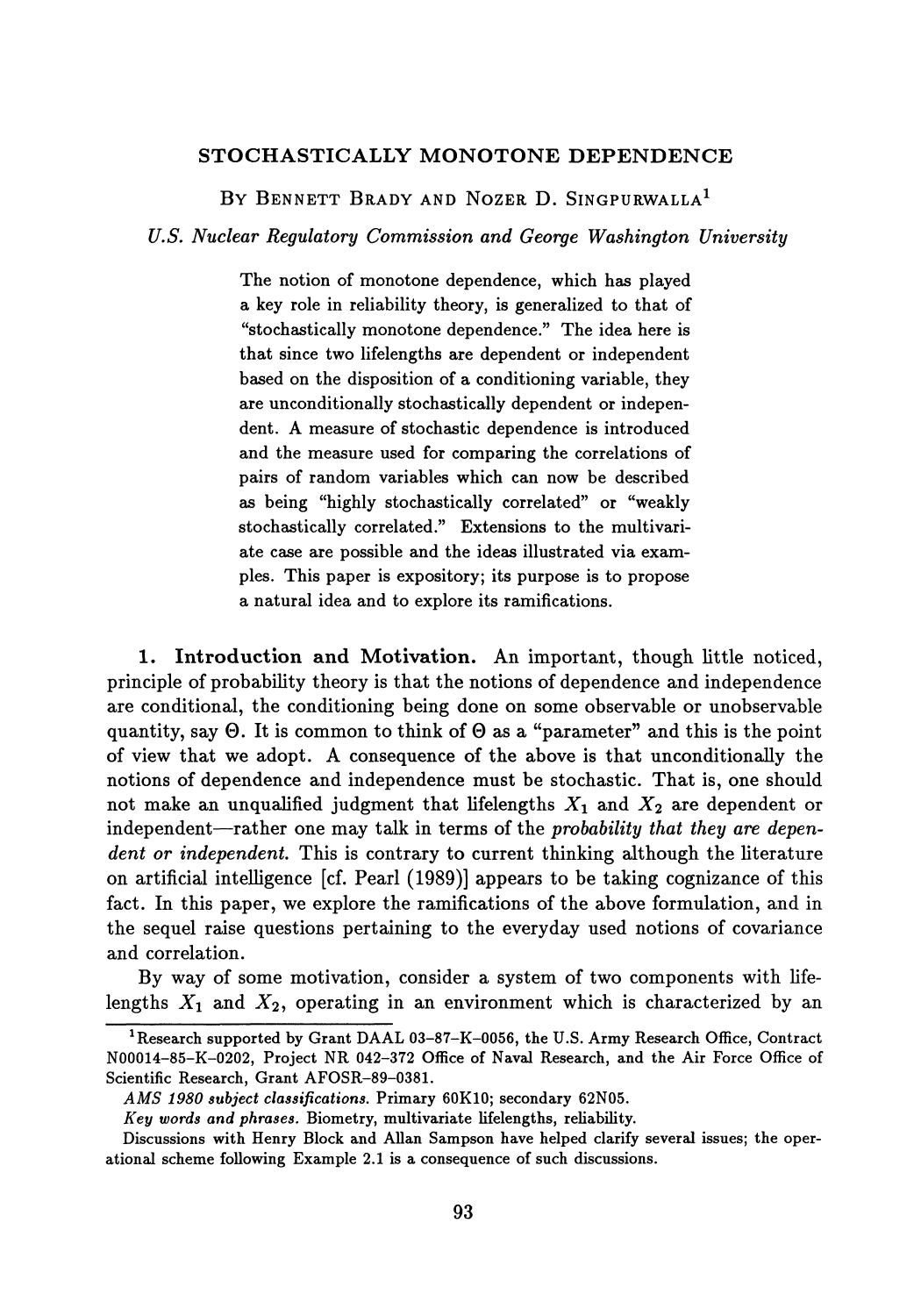abstract (idealized and unobservable) parameter  $\Theta \in \mathbb{R}$ . Suppose that  $I_1, I_2$ , and I<sub>3</sub> partition the real line **R** such that  $I_1 \cup I_2 \cup I_3 = \mathbf{R}$ , and suppose that when  $\Theta \in I_1$ , the operating environment is classified as being "average" or "normal" whereas when  $\Theta \in I_2$  of  $I_3$  the operating environment is classified as being "mild" or "harsh," respectively. Now it is possible to conceive of a situation in which *X*<sub>1</sub> is independent of  $X_2$ —denoted henceforth as  $X_1 \perp \perp X_2$ —whenever  $\Theta \in I_1$ , and that  $X_1$  and  $X_2$  are positively or negatively dependent whenever  $\Theta \in I_2$  or  $I_3$ respectively. In any particular application, the exact disposition of Θ will be un known or will change—from the point of view of an analyst—and so the nature of dependence between  $X_1$  and  $X_2$  is stochastic, depending on the probability that  $\Theta$  belongs to  $I_1$ ,  $I_2$ , or  $I_3$ .

Other scenarios which motivate the thesis of this paper arise from the biological sciences in which the nature of dependence between the lifelengths of two organs depends on the stochastic behavior of a conditioning covariate, such as the "life style" of an individual.

Whereas the rationalization of positive dependence under common environmen tal conditions is relatively straightforward, see for example Lindley and Singpur walla (1986), the rationalization of independence and negative dependence, partic ularly the latter, is more difficult. One possible argument is to suppose that under harsh conditions there may be a tendency to devote more resources and mainte nance to the more important components of the system with the result that such components perform better than expected than those components which receive less attention. Such a policy would result in negative dependence.

*Latent variable methods* (cf. Holland and Rosenbaum (1986)) consider the con cept of the distribution of a set of random variables given the latent variable. Such models consist of a set of "manifest variables" and the "latent or parametric variable." The manifest variables which are real or integer valued can be observed directly while the latent variable is unobservable. A basic assumption of the model is that the manifest variables are conditionally independent given the latent vari able. Certain classes of latent variable models imply that the manifest variables exhibit stronger forms of positive dependence with the latent variable. However, these models do not incorporate the notion that the dependence of the manifest variables may change with a change in the latent variable.

In view of the preceding arguments it is necessary to reconsider the various notions of monotone dependence and their resulting bounds and inequalities. In this paper we define a new concept of dependence between random variables. Two variables are not unconditionally dependent or independent but are probably de pendent or independent, depending on the disposition of the conditioning variable.

**2. Stochastic Monotone Dependence.** Let A be a  $\sigma$ -field of events generated by a sample space  $\mathcal X$  and **P** be a family of probability measures defined on  $A_i$ ,  $i = 1, 2, \ldots$ , the elements of A. Let **X** and **Y** be two vector valued random variables, of dimension p and q respectively, defined on  $\mathcal{X}$ ; assume for now that  $p = q \geq 1$ .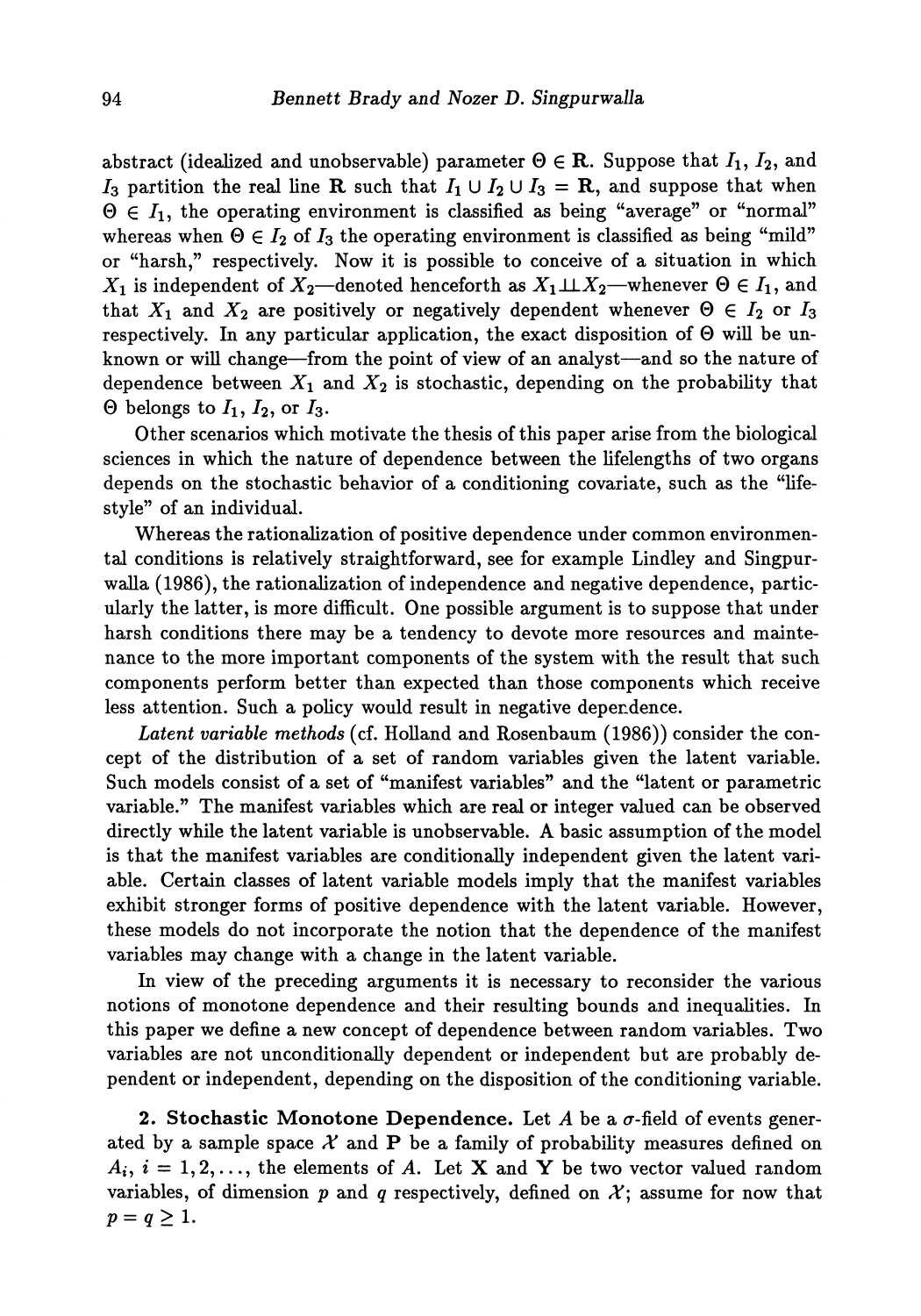The notation  $((X \perp \perp Y)|\theta)$  means that X is independent of Y given  $\theta$ , where  $\theta$  is an s-dimensional vector of parameters. Without any loss of generality assume that  $s = 1$ .

*2.1 Stochastic Dependence and Independence.* Suppose we have a partial or dering on  $\mathbb{R}^p$  such that for vectors  $\mathbf{a} = (a_1, a_2, \ldots, a_p)$  and  $\mathbf{b} = (b_1, b_2, \ldots, b_p)$  in  $\mathbf{R}^p$ 

$$
\mathbf{a} \leq \mathbf{b} \ \ \text{means} \ \ a_i \leq b_i, \ \ i = 1, 2, \dots, p
$$

and suppose that the elements  $A_i$  are open upper sets, i.e.,  $A_i$  is an upper set if  $\mathbf{a} \in A_i$ , and  $\mathbf{a} \leq \mathbf{b}$  implies  $\mathbf{b} \in A_i$  (Shaked (1982)).

DEFINITION 2.1. The random vectors **X** and **Y** are independent given  $\theta$ , denoted by  $\{(\mathbf{X} \perp \perp \mathbf{Y})|\theta\}$  if

 $P\{X \in A_i | Y \in A_j, \theta\} = P\{X \in A_i | \theta\}, \ \forall A_i, A_j, \theta, \text{ and any } P \in \mathbf{P}.$ 

Suppose that  $\theta$  takes values in R, and suppose that the Borel  $\sigma$ -field generated by R is endowed with a family of probability measures  $\tilde{P}$ . Let  $I_1$ ,  $I_2$ , and  $I_3$  be members of the Borel  $\sigma$ -field generated by **R** and let  $\tilde{P} \in \tilde{P}$ .

DEFINITION 2.2. The random vector **X** is  $\theta \in I_1$  conditionally independent of *Y* and  $\theta \notin I_1$  *conditionally dependent on Y*, denoted by  $\{(\mathbf{X} \perp \perp \mathbf{Y}) | \theta \in I_1, \neq \}$ , if

- i)  $P\{X \in A_i | Y \in A_j, \ \theta \in I_1\} = P\{X \in A_i | \theta \in I_1\},\$
- ii)  $P\{ \mathbf{X} \in A_i | \mathbf{Y} \in A_j, \ \boldsymbol{\theta} \notin I_1 \} \neq P\{ \mathbf{X} \in A_i | \boldsymbol{\theta} \notin I_1 \}, \text{ and } \forall A_i, A_j, \boldsymbol{\theta}.$

DEFINITION 2.3. The random vectors  $X$  and  $Y$  are unconditionally independent, denoted by  $(X \perp \perp Y)$  if

$$
\not\exists \theta \ni P\{X \in A_i | Y \in A_j, \theta\} \neq P\{X \in A_i | \theta\}, \ \forall A_i, A_j.
$$

The subjective nature of the notion of independence is revealed in Definition 2.3 if one interprets  $\overline{d}\theta$  as being the nonexistence—to a probability assessor—of a  $\boldsymbol{\theta}$ .

LEMMA 2.1. If  $\{X \perp \hspace{-0.1cm}\perp Y | \theta \in I_1, \neq\}$ , and if  $\{\theta \in I_1\}$  is the only event for which X *and Y are conditionally independent, then*

$$
P\{\mathbf{X} \perp \hspace{-0.12cm}\perp \mathbf{Y}\}=\tilde{P}\{\boldsymbol{\theta}\in I_1\}.
$$

PROOF. From Definition 2.3 we see that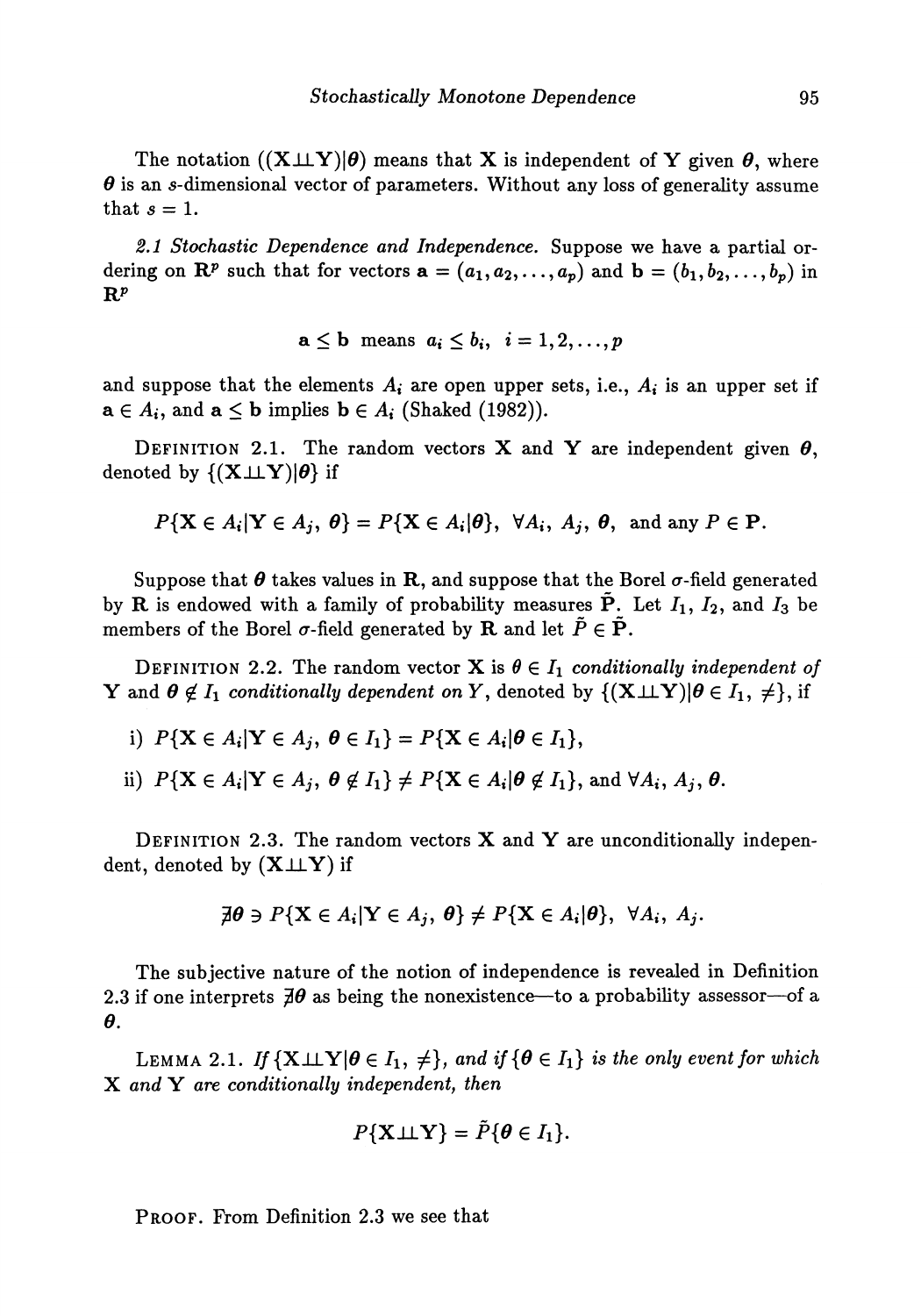$$
P\{\mathbf{X} \perp \mathbf{Y}\} = P\{\nexists \theta \ni P\{\mathbf{X} \in A_i | \mathbf{Y} \in A_j, \theta\} \neq P\{\mathbf{X} \in A_i | \theta\}\}
$$
  
= 1 - {P\{\nexists \theta \ni P\{\mathbf{X} \in A\_i | \mathbf{Y} \in A\_j, \theta\} \neq P\{\mathbf{X} \in A\_i | \theta\}\}}  
= 1 - (1 - \Pi(\theta)) = \Pi(\theta),

where  $\Pi(\boldsymbol{\theta}) = \tilde{P}(\boldsymbol{\theta} \in I_1)$ .

A strengthening of Definition 2.2 is given next.

DEFINITION 2.4. The random vector **X** is  $\theta \in I_1$  conditionally independent *of* Y, and is  $\theta \notin I_1$  *conditionally positively (negatively) dependent on* Y, denoted  $\{(\mathbf{X} \perp \perp \mathbf{Y}) | (\boldsymbol{\theta} \in I_1, > (<))\},\}$  if

- i)  $P\{ \mathbf{X} \in A_i | \mathbf{Y} \in A_j, \ \boldsymbol{\theta} \in I_1 \} = P\{ \mathbf{X} \in A_i | \boldsymbol{\theta} \in I_1 \}, \text{ and } \forall A_i, A_j, \boldsymbol{\theta},$
- ii)  $P\{ \mathbf{X} \in A_i | \mathbf{Y} \in A_j, \ \theta \notin I_1 \} \geq (\leq) P\{ \mathbf{X} \in A_i | \theta \notin I_1 \}.$

For convenience we denote  $P\{X \in A_i | Y \in A_j, \theta \notin I_1\} \geq P\{X \in A_i | \theta \notin I_1\}$  by  $X \perp\!\!\!\perp^{(+)} Y,$  and by  $X \perp\!\!\!\perp^{(-)} Y$  when the above inequality is reversed.

LEMMA 2.2. If  $\{(\mathbf{X \perp \!\!\! \perp} \mathbf{Y}) | \theta \in I_1, > (<)\},$  and  $\boldsymbol{\theta}$  is unique, then

 $P{X \perp \perp Y} = \Pi(\theta)$  and  $P\{\mathbf{X} \perp (t+1) \mathbf{Y}\}$  or  $P\{\mathbf{X} \perp (t-1) \mathbf{Y}\} = 1 - \Pi(\boldsymbol{\theta}).$ 

PROOF. Follows from Lemma 2.1 and the fact that it is not possible to have both  $P\{X \perp \!\!\!\perp^{(+)} Y\}$  and  $P\{X \perp \!\!\!\perp^{(-)} Y\}.$ 

A further strengthening of Definition 2.4 is given next.

DEFINITION 2.5. The random vector **X** is  $\theta \in I_1$  conditionally independent of Y, and is  $\theta \in I_2(I_3)$  conditionally positively (negatively) dependent on Y, denoted by  $\{(\mathbf{X} \perp \hspace{-0.1cm} \perp \hspace{-0.1cm} \mathbf{Y}) | (\boldsymbol{\theta} \in I_1, > \boldsymbol{\theta} \in I_2, < \boldsymbol{\theta} \in I_3)\},$  if

i)  $P{\bf{X} \in A_i | \mathbf{Y} \in A_j, \ \theta \in I_1} = P{\bf{X} \in A_i | \theta \in I_1},$ 

ii)  $P\{X \in A_i | Y \in A_j, \ \theta \in I_2\} \geq P\{X \in A_i | \theta \in I_2\}$ , and

iii)  $P\{X \in A_i | Y \in A_j, \ \theta \in I_3\} \leq P\{X \in A_i | \theta \in I_3\}, \quad \forall A_i, A_j, \theta.$ 

We may now state

LEMMA 2.3. If  $\Pi_i(\boldsymbol{\theta}) = \tilde{P} \{ \boldsymbol{\theta} \in I_i \}$ , then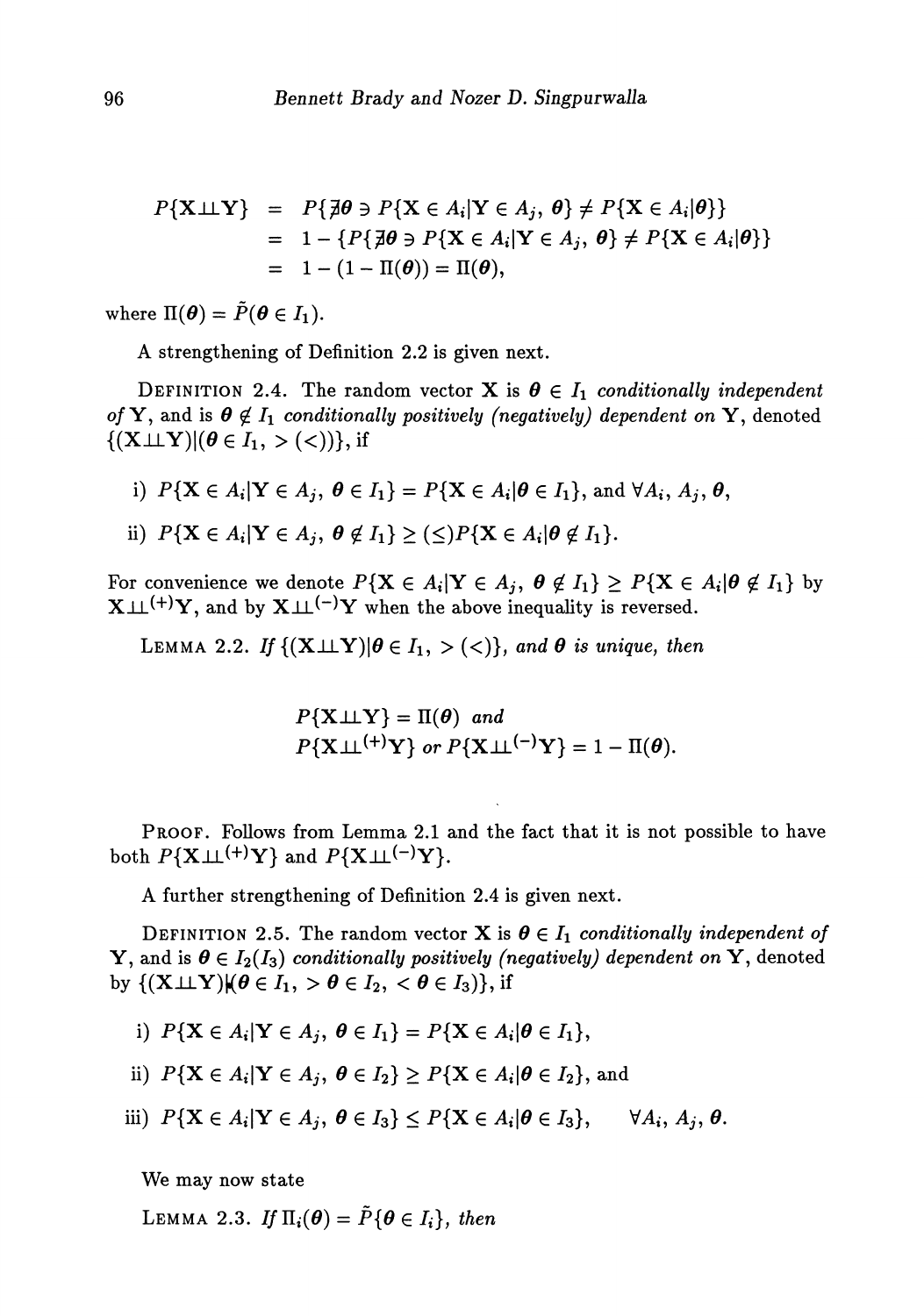$$
P\{X \perp \perp Y\} = \Pi_1(\theta)
$$
  

$$
P\{X \perp \perp^{(+)} Y\} = \Pi_2(\theta), \text{ and}
$$
  

$$
P\{X \perp \perp^{(-)} Y\} = \Pi_3(\theta).
$$

2.2. Equivalent Conditions and Definitions. Assume that  $p = q = 1$ . Definition 2.5 can also be stated in terms of the joint and the marginal distribution functions of *X* and *Y.* Let

$$
F(x, y | \theta) = P\{X \le x, Y \le y | \theta\}
$$
  
\n
$$
G(x | \theta) = P\{X \le x | \theta\}, \text{ and}
$$
  
\n
$$
H(y | \theta) = P\{Y \le y | \theta\}.
$$

Then Definition 2.5 is equivalent to:

DEFINITION 2.6. The random vector **X** is  $\theta \in I_1$  conditionally independent of Y and is  $\theta \in I_2(I_3)$  conditionally positively (negatively) quadrant dependent on Y, denoted by  $\{(\mathbf{X} \perp \mathbf{Y}) | \boldsymbol{\theta} \in I_1, > \boldsymbol{\theta} \in I_2, < \boldsymbol{\theta} \in I_3\}$ , if

- i)  $F(x,y|\theta \in I_1) = G(x|\theta \in I_1)H(y|\theta \in I_1),$
- $F(x, y | \theta \in I_2) \ge G(x | \theta \in I_2)H(y|\theta \in I_2)$ , and
- iii)  $F(x, y | \theta \in I_3) \le G(x | \theta \in I_3) H(y | \theta \in I_3)$ .

Using a lemma by Hoeffding (1940), we are able to state Lemma 2.5.

LEMMA 2.4. *(Hoeffding) If F denotes the joint, and G and H the marginal distribution functions of X and Y respectively, then*

$$
E(XY) - E(X)E(Y) = \int_{-\infty}^{+\infty} \int_{-\infty}^{+\infty} [F(x, y) - G(x)H(y)]dx dy,
$$

*provided the expectations exist.*

LEMMA 2.5. *If conditions i), ii), and iii) of Definition 2.6 hold and if the conditional expectations*  $E(XY|\theta)$ *,*  $E(X|\theta)$  *and*  $E(Y|\theta)$  *exist, then Definition 2.6 implies that*

- *i)*  $E(XY|\theta \in I_1) = E(X|\theta \in I_1)E(Y|\theta \in I_1),$
- *ii)*  $E(XY|\boldsymbol{\theta} \in I_2) \ge E(X|\boldsymbol{\theta} \in I_2)E(Y|\boldsymbol{\theta} \in I_2)$ , and
- *iii)*  $E(XY|\theta \in I_3) \le E(X|\theta \in I_3)E(Y|\theta \in I_3)$ .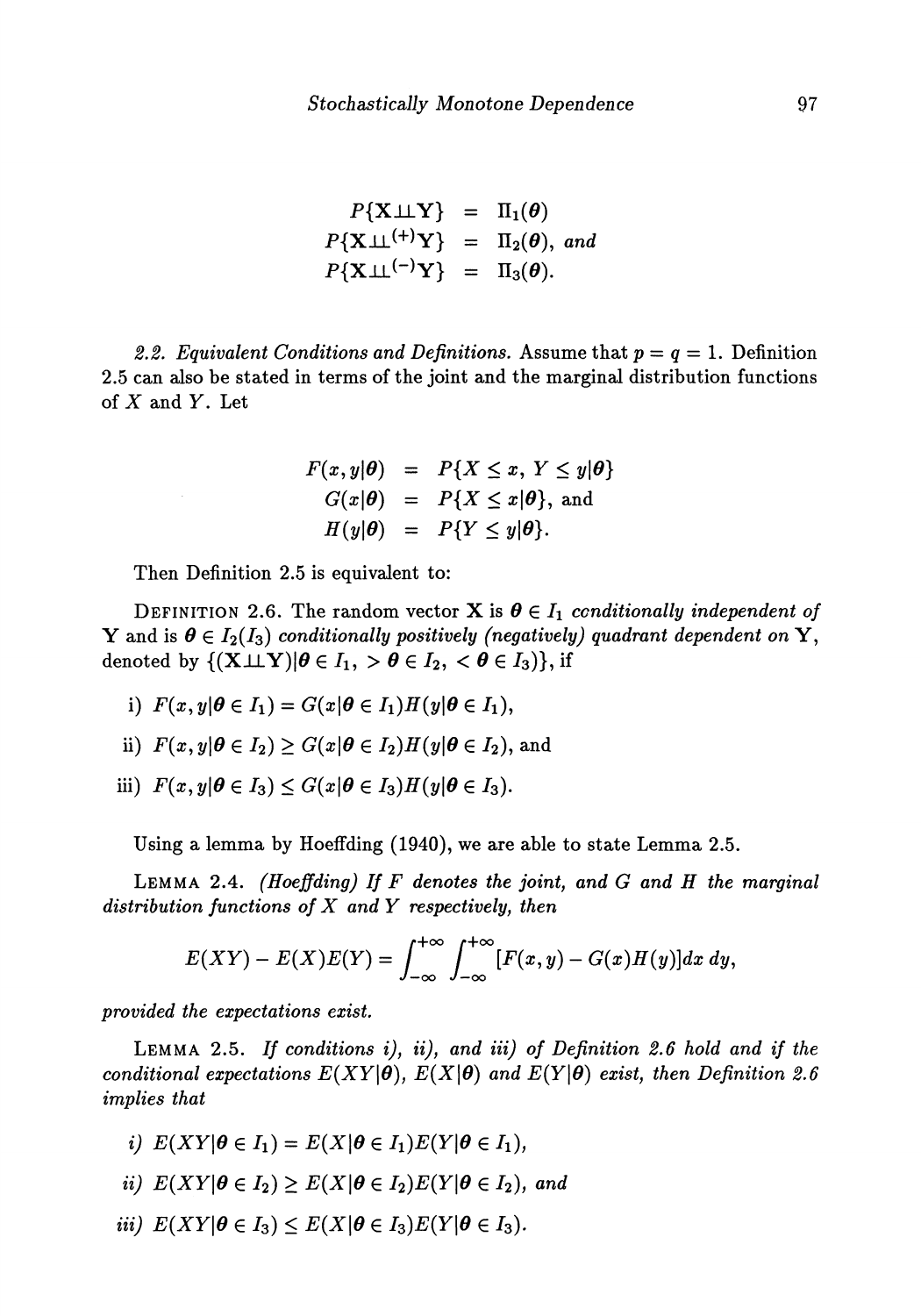It follows then that

LEMMA 2.6.  $\{(X \perp \perp Y) | \theta \in I_1, > \theta \in I_2, < \theta \in I_3\}$ 

i)  $COV(X,Y|\theta \in I_1) = 0$ ,

$$
ii) \quad COV(X,Y|\theta \in I_2) \geq 0, \text{ and}
$$

*iii*)  $COV(X,Y|\theta \in I_3) \leq 0$ .

EXAMPLE 2.1. As an example illustrating the intent of Lemma 2.6, suppose that X and Y have a bivariate normal distribution with mean  $\mu = (\mu_1, \mu_2)$  and covariance

$$
\sum = \left[ \begin{array}{cc} \sigma_1^2 & \rho \sigma_1 \sigma_2 \\ \rho \sigma_1 \sigma_2 & \sigma_2^2 \end{array} \right]
$$

where  $\rho$  is the coefficient of correlation. Then  $\rho$  is our conditioning variable and as is well known  $\{(X \perp \perp Y)| \rho = 0\}$ , and X and Y have positive (negative) dependence when  $\rho$  > (<)0.

To describe the operational implication of the above, suppose that we are asked to make a prediction of X when  $Y = y$  has been observed. To simplify matters suppose that  $\mu = (0,0)$  and that  $P(\rho \neq 0) = \Pi_1$ . Assuming that the penalty of poor prediction is described by the squared error loss, we would specify  $E(X|y, \rho = 0) = 0$ , or  $E(X|y, \rho \neq 0) = \rho \sigma_1 y / \sigma_2$ . Operationally, we would toss a coin whose probability of heads is  $\Pi_1$ , and bet on  $\rho\sigma_1 y/\sigma_2$  if the coin lands heads, and on 0 if it lands tails.

A strengthening of Lemma 2.6 is

LEMMA 2.7. Let f and g be nondecreasing functions of X and Y, respectively. *If X andY satisfy Definition 2.6, then*

- i)  $COV(f(X), g(Y)|\theta \in I_1) = 0$ ,
- *ii)*  $COV(f(X), g(Y)|\theta \in I_2) \geq 0$ , and
- *iii*)  $COV(f(X), g(Y)|\theta \in I_3) \leq 0$ .

PROOF. This follows by an extension of a proof due to Lehmann (1966).

When ii) holds, we shall say that X and Y are *conditionally*  $\theta \in I_2$  *positively associated*; and when iii) holds, we shall say that X and Y are *conditionally*  $\theta \in I_3$ *negatively associated.*

Our motivation for a consideration of the above material is the introduction of the notion of stochastic covariance and correlation. This is discussed next.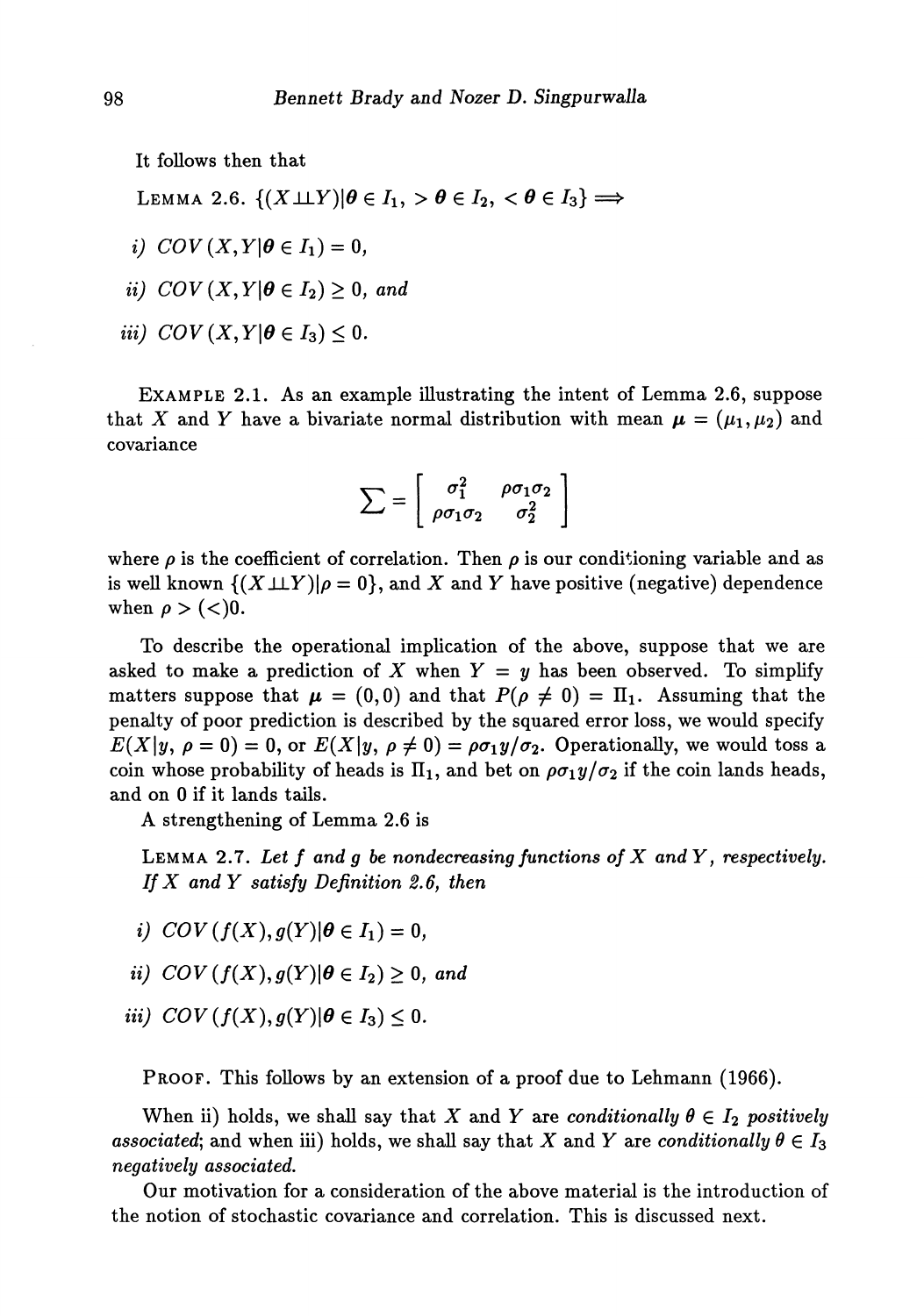*2.3. Stochastic Linear Dependence.* The notions of covariance and correlation appear in everyday use of probability and statistics. In sample theory statistics, the covariance and correlation have been viewed as fixed but unknown quantities. In Bayesian statistics, all unknown quantities are to be assigned a prior distribution to reflect one's uncertainty about them. To see this, note that the conditional nature of Definition 2.6, and its implications prompt us to generalize the notion of covariance and make it stochastic. The situation here is not unlike that of hierarchical modelling [c.f. Good (1983)].

Suppose that  $p = q = s = 1$ , so that  $X = X$ ,  $Y = Y$ , and  $\theta = \theta$ . Then from Definition 2.6, it follows that COV  $(X, Y | \theta \in (I_1 \cup I_2)) \geq 0$ , where

$$
COV(X, Y | \theta \in (I_1 \cup I_2)) = E(XY | \theta \in (I_1 \cup I_2))
$$
  
-E(X | \theta \in (I\_1 \cup I\_2)) E(Y | \theta \in (I\_1 \cup I\_2)).

Using an argument analogous to that of Lemma 2.1, we see that unconditionally  $P\{\text{COV}(X,Y)\geq 0\} = P\{\theta \in (I_1\cup I_2)\}\.$  Thus a prior distribution on the covariance would depend on the nature of the parameterization of the probability model for *X* and *Y*, and our uncertainty about the disposition of the parameter. If  $\theta \in I_1$ , or if  $\theta \in I_2$ , that is, if we judge  $(X \perp \!\!\! \perp Y)$  or  $(X \perp \!\!\! \perp^{(+)}Y),$  and if  $\theta$  is unique, then  $P\{COV(X, Y) \ge 0\} = 1$ . Thus  $P\{COV(X, Y) \ge 0\}$  gives us a measure of the strength of the linear relationship between *X* and *Y.*

The above motivates us to consider the quantity  $\Pi(\alpha) = P\{|\text{COV}(X,Y)| \geq \alpha\},\$  $\alpha \geq 0$ , for characterizing the strength of linear dependence between X and Y.

DEFINITION 2.7. To simplify matters, suppose that  $E(X|\theta) = E(Y|\theta) = 0$  and that VAR  $(X|\theta) = \text{VAR } (Y|\theta) = 1$ , for all values of  $\theta$ : then COV  $(X, Y) = \rho(X, Y),$ the correlation coefficient between X and Y. Let  $\Pi(\alpha) = P\{|\text{COV}(X, Y)| \geq \alpha\} =$  $P\{|\rho(X, Y)| \ge \alpha\}$ ; we refer to  $\Pi(\alpha)$  as the *correlation survival function*.

It is clear that  $\Pi(\alpha) \downarrow \alpha$ ,  $\Pi(0) = 1$ , and  $\Pi(1^+) = 0$ . A plot of  $\Pi(\alpha)$  versus  $\alpha$ ,  $0 \leq \alpha \leq 1$ , for  $\Pi(\alpha) = 1 - \alpha$ , is given on the following page.

EXAMPLE 2.2. As an example of the above, let *X* and *Y* be binary with  $P{X = 1} = p_x, P{Y = 1} = p_y, \text{ and } P{X = 1, Y = 1} = p_{xy}.$  Clearly,  $P{X = 1, Y = 0} = p_x - p_{xy}, P{X = 0, Y = 1} = p_y - p_{xy}, P{X = 0} = 0}$  $1 - p_x - p_y + p_{xy}$ , and thus  $0 \le p_{xy} \le \min(p_x, p_y)$ .

Suppose that  $p_x$  and  $p_y$  are specified, but the disposition of  $p_{xy}$  is unknown. Then it can be verified that

$$
(\rho(X,Y)|p_{xy}) = \frac{(p_{xy} - p_x p_y)}{\sqrt{p_x p_y (1 - p_x)(1 - p_y)}}
$$

from which it follows that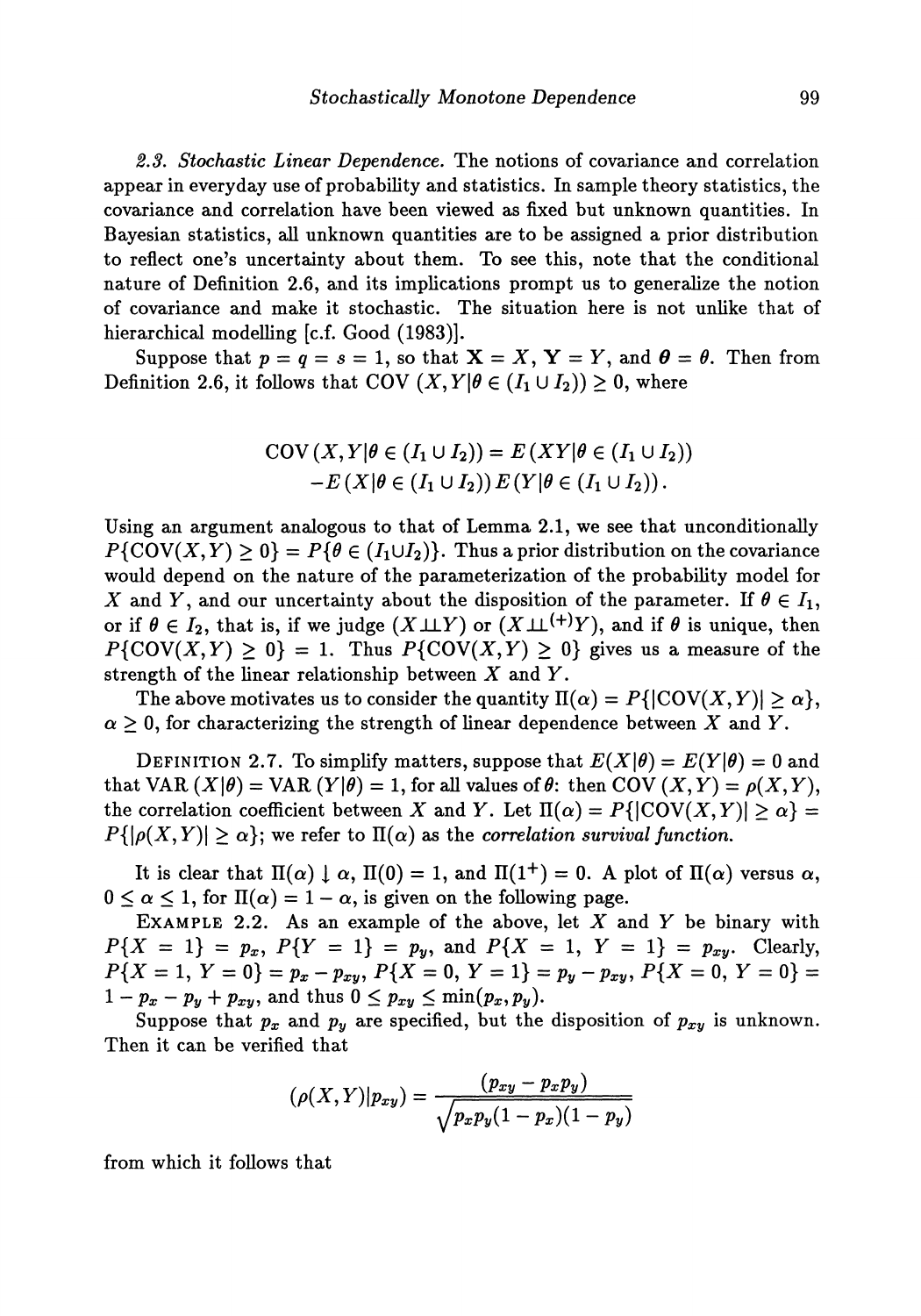

**Figure 2.1.** The correlation survival function when  $\Pi(\alpha) = 1 - \alpha$ 

$$
\Pi(\alpha) = 1 - \left\{ \Delta(p_x p_y + \alpha \sqrt{p_x p_y (1 - p_x)(1 - p_y)}) - \Delta(p_x p_y - \alpha \sqrt{p_{xy} (1 - p_x)(1 - p_y)}) \right\}
$$

where  $\Delta(\cdot)$  is the cumulative distribution function of  $p_{xy}$ , for  $0 \leq x \leq \min(p_x, p_y)$ .

To characterize the strength of linear dependence between X and Y via  $\Pi(\alpha)$ , we first note that the strongest case for linear dependence is when  $P\{\rho(X,Y)=\}$  $1$ } = 1; that is, when we are absolutely sure that the values of X and Y match perfectly. When this happens  $P\{|\rho(X,Y)| \ge \alpha\} = \Pi(\alpha) = 1$ , for all  $0 \le \alpha \le 1$ ; that is, the correlation survival curve is the locus BAC in Figure 2.1. The worst case for linear dependence is when  $P\{|p(X, Y)| \ge \alpha\} = 0$  for all  $\alpha > 0$ . For this case the correlation survival rate is the locus BOC. Thus, any correlation survival function which is closer to the locus BAC is to be preferred, in the sense that the variables are more highly correlated, to the one which is closer to the locus BOC. The above considerations prompt us to suggest the following as a plausible criteria for describing a high stochastic correlation.

DEFINITION 2.8. Random variables *X* and *Y* are said to be *highly stochastically correlated* (HSC) if

$$
P\{|\text{COV}(X,Y)| \geq \alpha\} = P\{|\rho(X,Y)| \geq \alpha\} \geq 1 - \alpha,
$$

 $0 \leq \alpha \leq 1$ ; otherwise they are *weakly stochastically correlated* (WSC).

EXAMPLE 2.3. Suppose that in Example 2.2, that *pxy* has a uniform distribu tion on  $[0, \min(p_x, p_y)]$ . Then,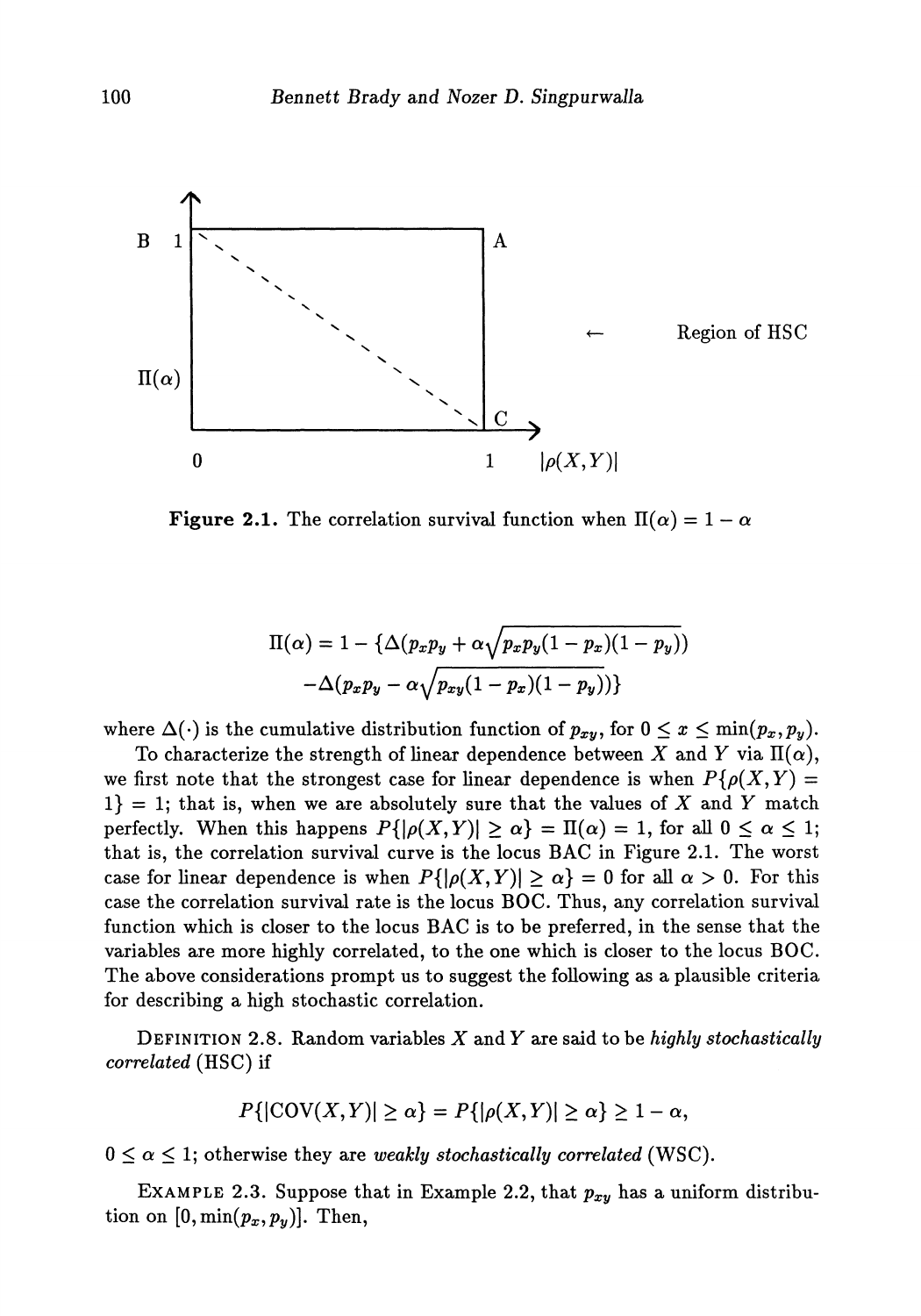$$
\Pi(\alpha)=1-\frac{(2\alpha\sqrt{p_xp_y(1-p_x)(1-p_y)})}{\min(p_x,p_y)}.
$$

The binary variables X and Y are HSC if  $\Pi(\alpha) \geq 1 - \alpha$ ; i.e., if

$$
\frac{1}{2} \geq \frac{\sqrt{p_x p_y (1-p_x)(1-p_y)}}{\min(p_x, p_y)}
$$

In order to compare the strength of linear dependence between two pairs of random variables, we introduce the following definition.

DEFINITION 2.9. Random variables (X,Y) are *stochastically more (less) cor* $related\ than\ (X^1,Y^1)\ {\rm if}$ 

$$
P\{|\rho(X,Y)| \ge \alpha\} \ge (\le)P\{|\rho(X^1,Y^1)| \ge \alpha\}, \quad 0 \le \alpha \le 1.
$$
  
note the above writing  $\rho(X,Y) \ge (\le) \rho(X^1,Y^1).$ 

We shall denote the above writing  $\rho(X,Y) \geq (\leq) \rho(X)$ 

Definition 2.9 provides a basis for comparing the strength of the linear de pendence between  $(X, Y)$  and  $(X^1, Y^1)$  when their respective correlation survival functions do not cross. To characterize linear dependence when the correlation survival functions do cross, we need the following.

DEFINITION 2.10. Random variables (X, *Y)* are *more (less) correlated in expectation* than  $(X^1, Y^1)$  if

$$
\int_0^1 \Pi_{X,Y}(\alpha) \, d\alpha \geq (\leq) \int_0^1 \Pi_{X^1,Y^1}(\alpha) \, d\alpha
$$

where

$$
\Pi_{X,Y}(\alpha) = P\{|\rho(X,Y)| \geq \alpha\} \text{ and } \Pi_{X^1,Y^1}(\alpha) = P\{|\rho(X^1,Y^1)| \geq \alpha\}.
$$

*E E* We shall denote the above by writing  $\rho(X, Y) \geq (\leq) \rho(X^1, Y^1)$ . It is obvious from the above that

PROPOSITION 2.1. 
$$
\rho(X,Y) \geq \left(\leq \right) \rho(X^1,Y^1) \Longrightarrow \rho(X,Y) \geq \left(\leq \right) \rho(X^1,Y^1).
$$

EXAMPLE 2.4. The survival function of Marshall and Olkin's bivariate expo nential distribution is given as

$$
\bar{F}(x,y) = e^{-\lambda_1 x - \lambda_2 y - \lambda \max(x,y)},
$$

where we suppose  $\lambda_1$  and  $\lambda_2$  known but  $\lambda$  is unknown. Then  $\{X \perp \perp Y | \lambda = 0, >$  $\lambda \in (0,\infty)$ ; i.e., X and Y are independent if  $\lambda = 0$ , and otherwise always positive dependent.